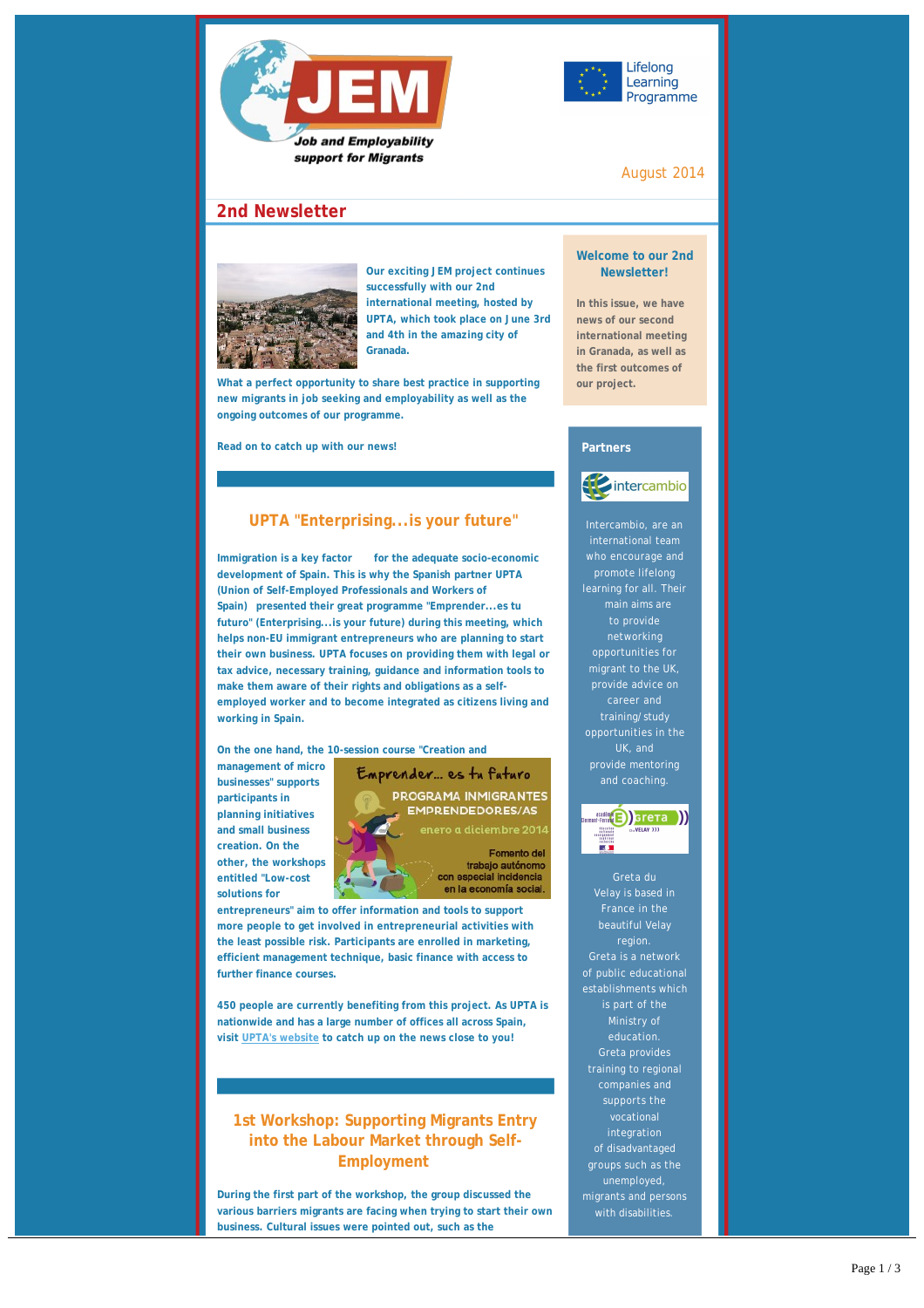**stereotypes they are facing. Some of our participants were migrants themselves, therefore it was really insightful to get both the point of view of migrants and of locals during discussions.**

**Migrants are still struggling with the ever remaining "migrants steal jobs" cliché. An idea forever lingering in people's minds and even more anchored in countries facing a high unemployment rate. Focusing on the political context, it was noticed that some governments tend to make a difference between nationals and migrants when starting up a business. For instance, one participant explained that migrants in the UK are asked to prove they are not losing money in their business by providing a tax report each three years. Moreover, some migrants often come across a roadblock because they are living in their host country on a temporary basis with no rights.** 

**By reflecting on those various challenges, the participants discussed constructive ideas on actions which could be taken to improve the support offered. Short-term interventions could be initiated to support migrants, step-by step in finding any kind of relevant help, support, and information, but also, longer-term it was believed we should inform children as early as possible about intercultural awareness in order to help migrants integrate more easily. The more aware people are, the easier it will be to improve the situation!**

# **2nd Workshop: Coaching Skills for Trainers Supporting New Migrants in Job Seeking/Employability**

**During the 2nd part of the workshop, the partnership discussed mentoring & coaching tools used to support migrants in finding employment or starting their own business. It is important to break the ice at the beginning of sessions in order to set a secure environment and facilitate exchanges. There are many different tools available that can be used during sessions, depending on what the desired outcomes are.** 

**Need to sort out priorities? Use the Jelly beans exercise! Need to get a clear view of ideas/tho ughts? [Mind Mapping](http://www.mindtools.com/pages/article/newISS_01.htm) is the tool for you! Don't know where to start? Set [SMART](http://www.projectsmart.co.uk/smart-goals.php?gclid=CLfYiMvi_r8CFQsEwwod6rwAng) (Specific, Measurable, Achievable or Attainable, Realistic, and Timed) objectives!**

**As an example, a SMART objective is: "Make a [SWOT](http://www.mindtools.com/pages/article/newTMC_05.htm) (Strengths, Weaknesses, Opportunities, and Threats) analysis of your business idea by this weekend".** 



**These types of tools are very important, as long as the language barrier does not get in the ways. Best practice should be shared, therefore [have a look at our website](http://www.inovaconsult.com/) for more information on the different types of tools!**

## **Visits in Granada**

**The day after our workshops, partners had an opportunity to become more aware of what was currently being done for migrants in Granada through three visits to "La Cruz Roja" (The Red Cross), "Granada Acoge" and MPDL (Movement for Peace and Freedom). The partnership discovered a range of tools used by these organisations and found out about the process of supporting migrants in job seeking.**



UPTA (Union of Self-Employed Professionals and Workers of Spain) works nationwide in Spain and represents the interests and rights of selfemployed workers by providing training and encouraging selfemployment in the social sector.

### **Learners' Quotes:**

*"Meeting social entrepreneurs was really inspiring!"*

*"It enabled me to critically consider how we can work together in partnership."*

*"The awareness of the topics discussed will stay in my mind."*

*"I learned that there are opportunities everywhere!"*

**" With willing hearts and skillful hands, the difficult we do at once; the impossible takes a bit longer."** 

**Author Unknown**

#### **Useful websites:**



National Career [Services \(UK\)](https://nationalcareersservice.direct.gov.uk/aboutus/newsarticles/Pages/Spotlight-SoftSkills.aspx)

[Jem website](http://www.jem.dedi.velay.greta.fr)